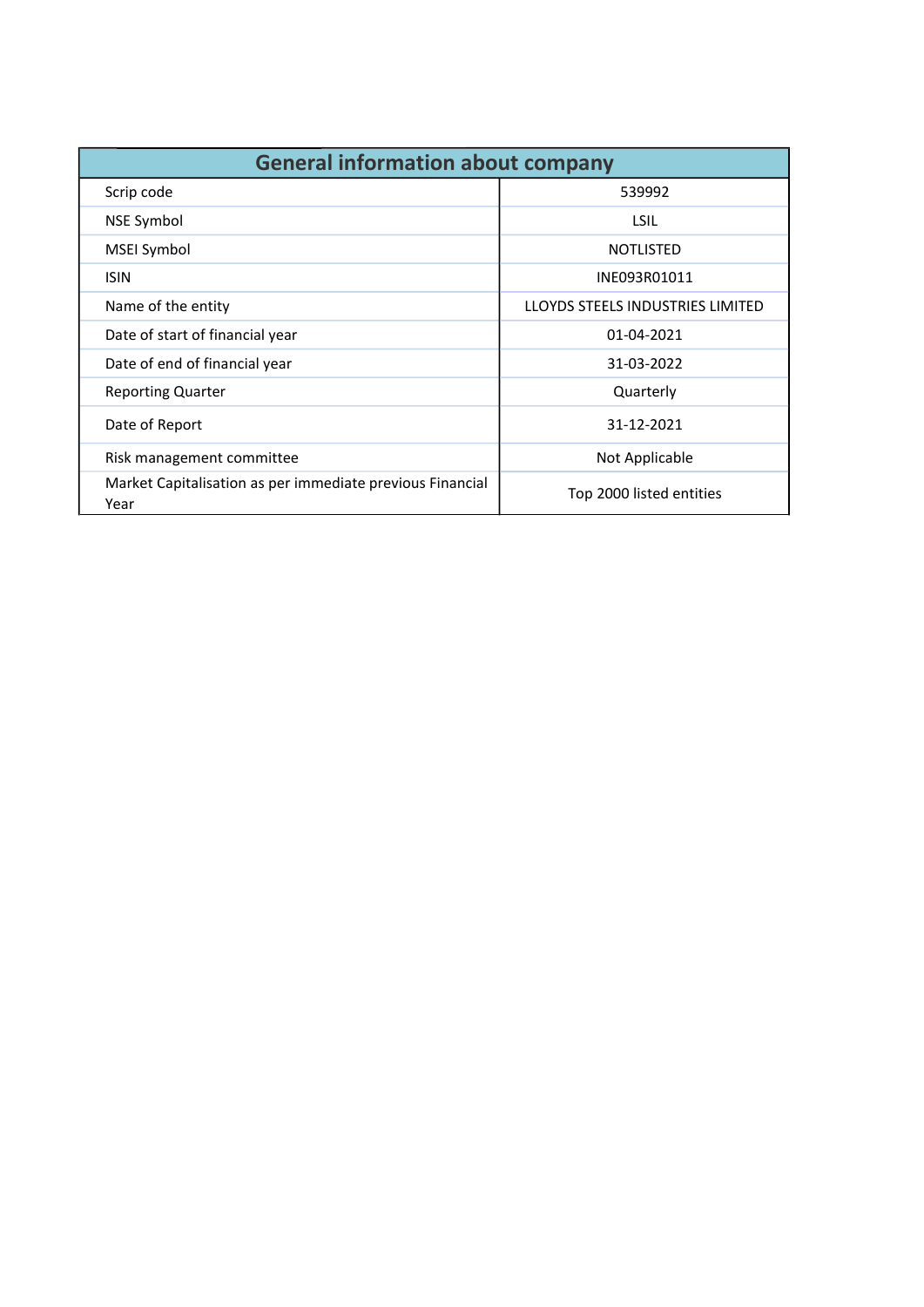|                         |                                                                                          | Annexure I                                                     |            |          |                                                     |                                  |                         |                          |                                                                                        |                                                                  |                          |                              |                      |                                      |                                                                                                                                     |                                                                                                                                                  |                                                                                                                                                            |                                                                                                                                                                               |                                                        |     |
|-------------------------|------------------------------------------------------------------------------------------|----------------------------------------------------------------|------------|----------|-----------------------------------------------------|----------------------------------|-------------------------|--------------------------|----------------------------------------------------------------------------------------|------------------------------------------------------------------|--------------------------|------------------------------|----------------------|--------------------------------------|-------------------------------------------------------------------------------------------------------------------------------------|--------------------------------------------------------------------------------------------------------------------------------------------------|------------------------------------------------------------------------------------------------------------------------------------------------------------|-------------------------------------------------------------------------------------------------------------------------------------------------------------------------------|--------------------------------------------------------|-----|
|                         | Annexure I to be submitted by listed entity on quarterly basis                           |                                                                |            |          |                                                     |                                  |                         |                          |                                                                                        |                                                                  |                          |                              |                      |                                      |                                                                                                                                     |                                                                                                                                                  |                                                                                                                                                            |                                                                                                                                                                               |                                                        |     |
|                         |                                                                                          | I. Composition of Board of Directors                           |            |          |                                                     |                                  |                         |                          |                                                                                        |                                                                  |                          |                              |                      |                                      |                                                                                                                                     |                                                                                                                                                  |                                                                                                                                                            |                                                                                                                                                                               |                                                        |     |
|                         | Disclosure of notes on composition of board of directors explanatory<br><b>Add Notes</b> |                                                                |            |          |                                                     |                                  |                         |                          |                                                                                        |                                                                  |                          |                              |                      |                                      |                                                                                                                                     |                                                                                                                                                  |                                                                                                                                                            |                                                                                                                                                                               |                                                        |     |
|                         |                                                                                          |                                                                |            |          | Whether the listed entity has a Regular Chairperson | Yes                              |                         |                          |                                                                                        |                                                                  |                          |                              |                      |                                      |                                                                                                                                     |                                                                                                                                                  |                                                                                                                                                            |                                                                                                                                                                               |                                                        |     |
|                         |                                                                                          |                                                                |            |          | Whether Chairperson is related to MD or CEO         | Yes                              |                         |                          |                                                                                        |                                                                  |                          |                              |                      |                                      |                                                                                                                                     |                                                                                                                                                  |                                                                                                                                                            |                                                                                                                                                                               |                                                        |     |
| Sr                      | Title<br>(Mr)<br>Ms)                                                                     | Name of the Director                                           | PAN        | DIN      | Category 1 of directors                             | Category 2 of directors          | Category 3 of directors | Date of Birth            | Whether special resolution<br>passed?<br>[Refer Reg. 17(1A) of Listing<br>Regulations] | Date of passing special resolution   Initial Date of appointment |                          | Date of Re-<br>appointment   | Date of<br>cessation | Tenure of<br>director (in<br>months) | No of Directorship in<br>listed entities<br>including this liste<br>entity (Refer<br>Regulation 17A o<br><b>Listing Regulation:</b> | No of Independent<br>Directorship in listed<br>entities including<br>this listed entity<br>(Refer Regulation<br>17A(1) of Listing<br>Regulations | Number of memberships in<br>Audit/ Stakeholder<br>Committee(s) including thi<br>listed entity (Refer<br>Regulation 26(1) of Listing<br><b>Regulations)</b> | No of post of Chairperson in<br>Audit/ Stakeholder<br>Committee held in listed<br>entities including this listed<br>entity (Refer Regulation<br>26(1) of Listing Regulations) | Notes for not providing Notes for not providing<br>PAN | DIN |
|                         | Add                                                                                      | Delete                                                         |            |          |                                                     |                                  |                         |                          |                                                                                        |                                                                  |                          |                              |                      |                                      |                                                                                                                                     |                                                                                                                                                  |                                                                                                                                                            |                                                                                                                                                                               |                                                        |     |
| $1$ Mr                  |                                                                                          | MUKESH R. GUPTA                                                | AADPG1001A | 00028347 | <b>Executive Director</b>                           | Chairperson                      |                         | 13-06-1958               |                                                                                        |                                                                  | 31-05-2021               | 31-05-2021                   |                      |                                      |                                                                                                                                     |                                                                                                                                                  |                                                                                                                                                            |                                                                                                                                                                               |                                                        |     |
|                         | Mr                                                                                       |                                                                | AARPT39988 | 00028301 | Non-Executive - Non Independent                     |                                  |                         |                          |                                                                                        |                                                                  |                          |                              |                      |                                      |                                                                                                                                     |                                                                                                                                                  |                                                                                                                                                            |                                                                                                                                                                               |                                                        |     |
| $\overline{\mathbf{3}}$ | Mr                                                                                       | Ashok Satyanarayan Tandon<br>SATYENDRA NARAIN TEJ NARAIN SINGH | ADCPS0244B | 0398484  | Director<br>Non-Executive - Independent<br>Director | Not Applicable<br>Not Applicable |                         | 13-10-1958<br>25-05-1948 |                                                                                        |                                                                  | 01-04-2021<br>31-08-2016 | $01 - 04 - 202$<br>01-09-202 |                      |                                      |                                                                                                                                     |                                                                                                                                                  |                                                                                                                                                            |                                                                                                                                                                               |                                                        |     |
|                         | 4 Mrs                                                                                    | BELA SUNDAR RAJAN                                              | AGZPK8930A | 00548367 | Non-Executive - Independent<br>Director             | Not Applicable                   |                         | 04-06-1954               |                                                                                        |                                                                  | 31-08-2016               | $01 - 09 - 2021$             |                      |                                      |                                                                                                                                     |                                                                                                                                                  |                                                                                                                                                            |                                                                                                                                                                               |                                                        |     |
|                         | Mr                                                                                       | RAJASHEKHAR MALLIKARJUN ALEGAVI                                | AABPA1805E | 13584302 | Non-Executive - Non Independent<br>Director         | Not Applicable                   |                         | 24-04-1950               |                                                                                        |                                                                  | 26-10-2018               | 26-10-2018                   |                      |                                      |                                                                                                                                     |                                                                                                                                                  |                                                                                                                                                            |                                                                                                                                                                               |                                                        |     |
| 6                       | Mr                                                                                       | LAKSHMAN ANANTHSUBRAMANIAN                                     | AERPA4329M | 08648489 | Non-Executive - Independent<br>Director             | Not Applicable                   |                         | 19-06-1949               |                                                                                        |                                                                  | 24-01-2020               | 24-01-2020                   |                      |                                      |                                                                                                                                     |                                                                                                                                                  |                                                                                                                                                            |                                                                                                                                                                               |                                                        |     |
|                         | Mr.                                                                                      | KISHOR KUMAR MOHANLAL PRADHAN                                  | AKAPP3305R | 02749508 | Non-Executive - Independent<br>Director             | Not Applicable                   |                         | 13-08-1958               |                                                                                        |                                                                  | 22-07-2021               | 22-07-2021                   |                      |                                      |                                                                                                                                     |                                                                                                                                                  |                                                                                                                                                            |                                                                                                                                                                               |                                                        |     |
| 8                       | Mr                                                                                       | ASHOK KUMAR SHARMA                                             | AALPS6450R | 09352764 | Non-Executive - Independent<br>Director             | Not Applicable                   |                         | 10-01-1961               |                                                                                        |                                                                  | 14-10-2021               | 14-10-2021                   |                      |                                      |                                                                                                                                     |                                                                                                                                                  |                                                                                                                                                            |                                                                                                                                                                               |                                                        |     |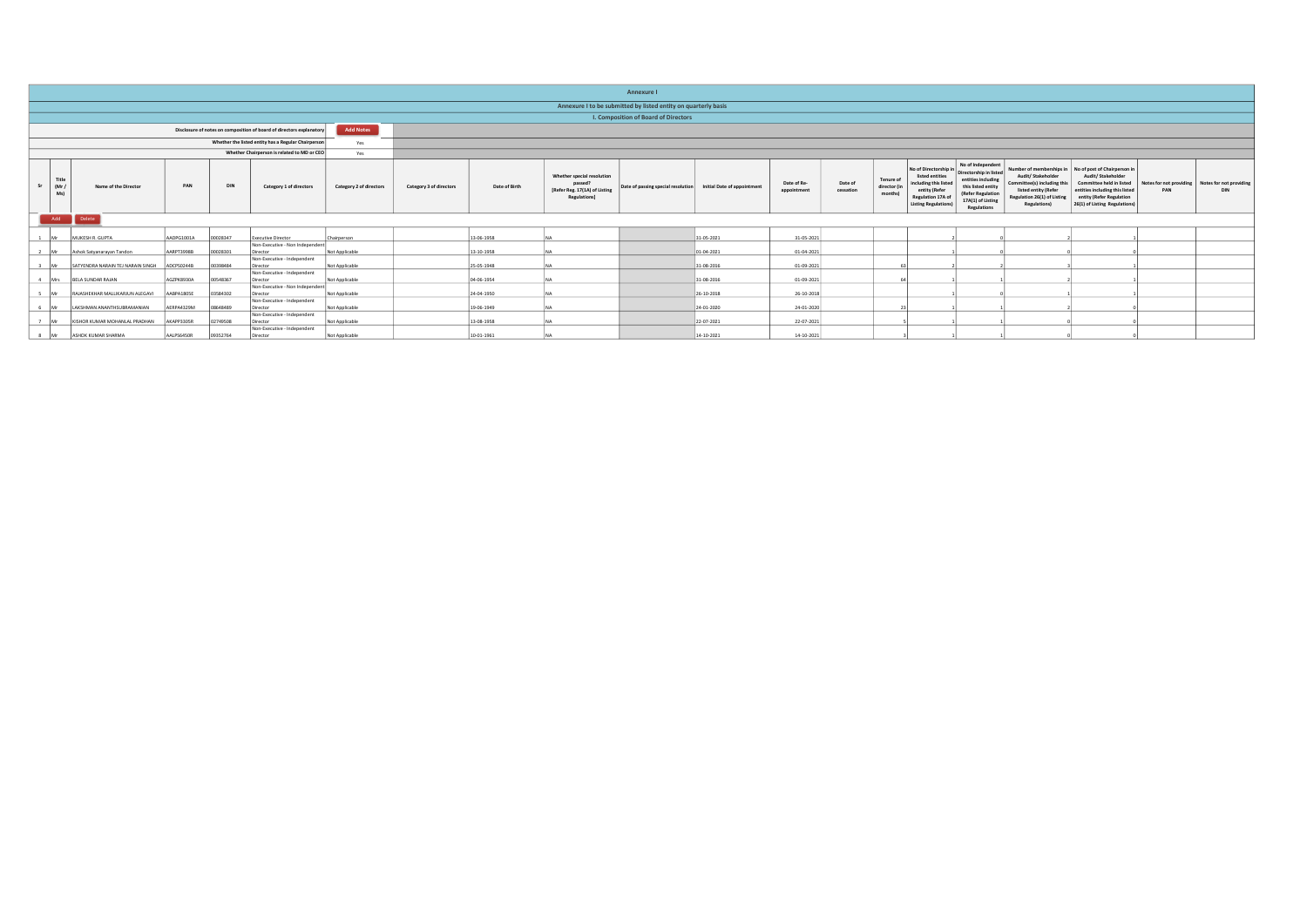| <b>Annexure 1</b>                                            |                  |
|--------------------------------------------------------------|------------------|
| <b>II. Composition of Committees</b>                         |                  |
| Disclosure of notes on composition of committees explanatory | <b>Add Notes</b> |

For this quarter kindly note the following points: 1. Date of Appointment and Date of Cessation (if applicable) must be mandatorily filled for every Committee. 2. Date of Appointment can be any day upto September 30, 2021. 3. Date of Cessation must be for the current quarter only, i.e. July 1,2021 to September 30,2021

 $\overline{\phantom{0}}$ 

Note: Please enter DIN. After entering DIN, Name of Committee members and Category 1 of Directors shall be prefilled automatically

|            | <b>Audit Committee Details</b>                               |                                  |                                                                     |                         |                            |                          |         |  |
|------------|--------------------------------------------------------------|----------------------------------|---------------------------------------------------------------------|-------------------------|----------------------------|--------------------------|---------|--|
|            | Whether the Audit Committee has a Regular Chairperson<br>Yes |                                  |                                                                     |                         |                            |                          |         |  |
| Sr         | <b>DIN Number</b>                                            | <b>Name of Committee members</b> | Category 1 of directors                                             | Category 2 of directors | <b>Date of Appointment</b> | <b>Date of Cessation</b> | Remarks |  |
|            | 00398484                                                     |                                  | SATYENDRA NARAIN TEJ NARAIN SI Non-Executive - Independent Director | Chairperson             | 31-08-2016                 |                          |         |  |
|            | 00548367                                                     | BELA SUNDAR RAJAN                | Non-Executive - Independent Director                                | Member                  | 31-08-2016                 |                          |         |  |
|            | 08648489                                                     |                                  | LAKSHMAN ANANTHSUBRAMANIA Non-Executive - Independent Director      | Member                  | 24-01-2020                 |                          |         |  |
|            |                                                              |                                  |                                                                     |                         |                            |                          |         |  |
|            |                                                              |                                  |                                                                     |                         |                            |                          |         |  |
|            |                                                              |                                  |                                                                     |                         |                            |                          |         |  |
|            |                                                              |                                  |                                                                     |                         |                            |                          |         |  |
| 8          |                                                              |                                  |                                                                     |                         |                            |                          |         |  |
| $\ddot{q}$ |                                                              |                                  |                                                                     |                         |                            |                          |         |  |
| 10         |                                                              |                                  |                                                                     |                         |                            |                          |         |  |

## Note: Please enter DIN. After entering DIN, Name of Committee members and Category 1 of Directors shall be prefilled auto

|                | Nomination and remuneration committee |                                  |                                                                             |                         |                            |                          |         |  |  |  |  |
|----------------|---------------------------------------|----------------------------------|-----------------------------------------------------------------------------|-------------------------|----------------------------|--------------------------|---------|--|--|--|--|
|                |                                       |                                  | Whether the Nomination and remuneration committee has a Regular Chairperson | Yes                     |                            |                          |         |  |  |  |  |
| Sr             | <b>DIN Number</b>                     | <b>Name of Committee members</b> | Category 1 of directors                                                     | Category 2 of directors | <b>Date of Appointment</b> | <b>Date of Cessation</b> | Remarks |  |  |  |  |
|                | 08648489                              |                                  | LAKSHMAN ANANTHSUBRAMANIA Non-Executive - Independent Director              | Chairperson             | 24-01-2020                 |                          |         |  |  |  |  |
|                | 2 00548367                            | <b>BELA SUNDAR RAJAN</b>         | Non-Executive - Independent Director                                        | Member                  | 31-08-2016                 |                          |         |  |  |  |  |
| $\overline{3}$ | 00398484                              |                                  | SATYENDRA NARAIN TEJ NARAIN SI Non-Executive - Independent Director         | Member                  | 31-08-2016                 |                          |         |  |  |  |  |
|                |                                       |                                  |                                                                             |                         |                            |                          |         |  |  |  |  |
|                |                                       |                                  |                                                                             |                         |                            |                          |         |  |  |  |  |
|                |                                       |                                  |                                                                             |                         |                            |                          |         |  |  |  |  |
|                |                                       |                                  |                                                                             |                         |                            |                          |         |  |  |  |  |
| 8              |                                       |                                  |                                                                             |                         |                            |                          |         |  |  |  |  |
| s              |                                       |                                  |                                                                             |                         |                            |                          |         |  |  |  |  |
| 10             |                                       |                                  |                                                                             |                         |                            |                          |         |  |  |  |  |

|                  | Note: Please enter DIN. After entering DIN, Name of Committee members and Category 1 of Directors shall be prefilled automatically |                           |                                                                           |                         |                            |                   |         |  |  |  |
|------------------|------------------------------------------------------------------------------------------------------------------------------------|---------------------------|---------------------------------------------------------------------------|-------------------------|----------------------------|-------------------|---------|--|--|--|
|                  | <b>Stakeholders Relationship Committee</b>                                                                                         |                           |                                                                           |                         |                            |                   |         |  |  |  |
|                  |                                                                                                                                    |                           | Whether the Stakeholders Relationship Committee has a Regular Chairperson | Yes                     |                            |                   |         |  |  |  |
| Sr               | <b>DIN Number</b>                                                                                                                  | Name of Committee members | Category 1 of directors                                                   | Category 2 of directors | <b>Date of Appointment</b> | Date of Cessation | Remarks |  |  |  |
|                  | 1 00548367                                                                                                                         | BELA SUNDAR RAJAN         | Non-Executive - Independent Director                                      | Chairperson             | 31-08-2016                 |                   |         |  |  |  |
|                  | 2 08648489                                                                                                                         |                           | LAKSHMAN ANANTHSUBRAMANIA Non-Executive - Independent Director            | Member                  | 24-01-2020                 |                   |         |  |  |  |
|                  | 3 00398484                                                                                                                         |                           | SATYENDRA NARAIN TEJ NARAIN SI Non-Executive - Independent Director       | Member                  | 31-08-2016                 |                   |         |  |  |  |
|                  |                                                                                                                                    |                           |                                                                           |                         |                            |                   |         |  |  |  |
|                  |                                                                                                                                    |                           |                                                                           |                         |                            |                   |         |  |  |  |
| 6                |                                                                                                                                    |                           |                                                                           |                         |                            |                   |         |  |  |  |
|                  |                                                                                                                                    |                           |                                                                           |                         |                            |                   |         |  |  |  |
| 8                |                                                                                                                                    |                           |                                                                           |                         |                            |                   |         |  |  |  |
| 9                |                                                                                                                                    |                           |                                                                           |                         |                            |                   |         |  |  |  |
| 10 <sup>10</sup> |                                                                                                                                    |                           |                                                                           |                         |                            |                   |         |  |  |  |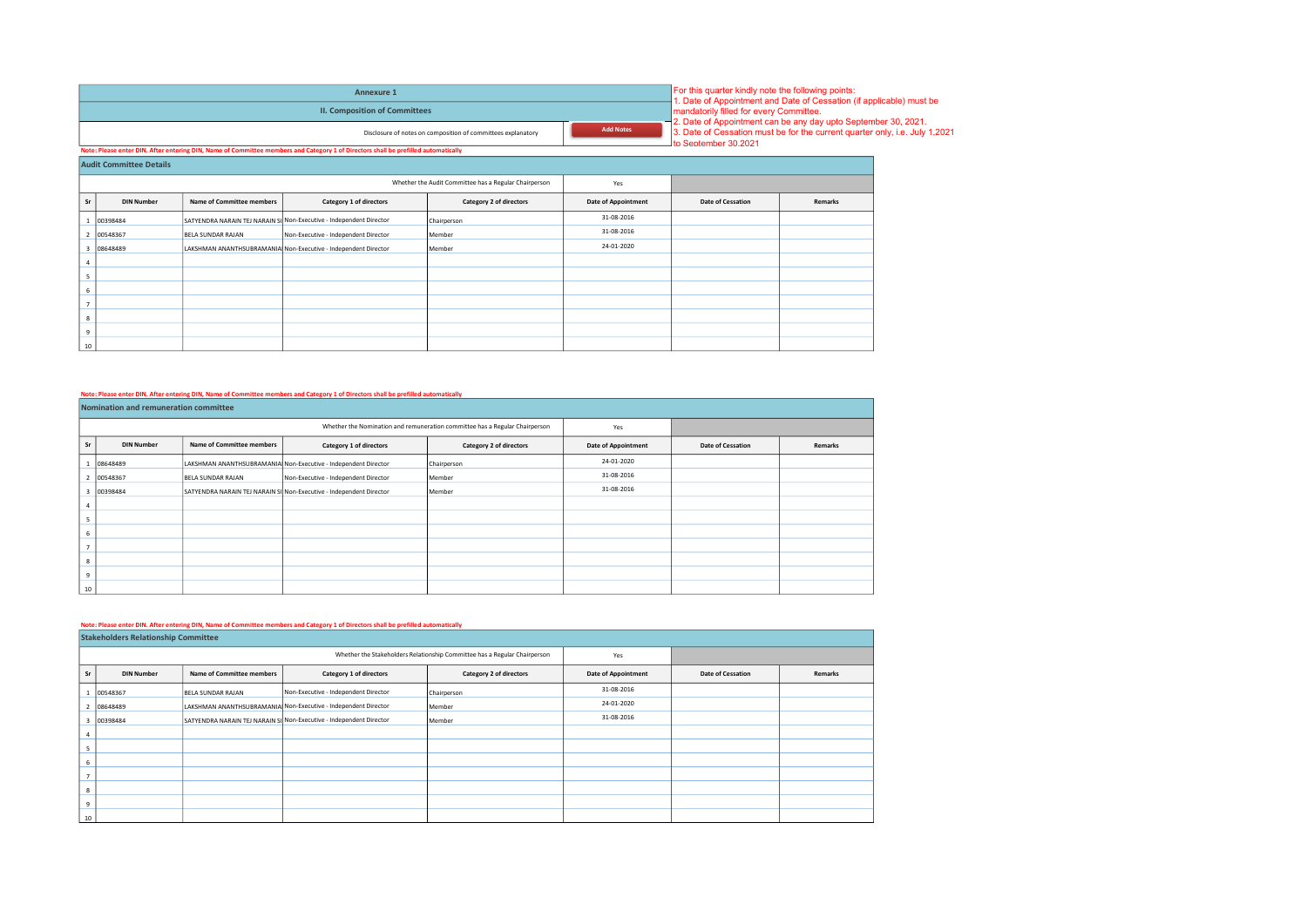|      | <b>Annexure 1</b>                                                                                  |                                                                   |                                 |                           |                                                                                                                |                                                        |  |  |  |
|------|----------------------------------------------------------------------------------------------------|-------------------------------------------------------------------|---------------------------------|---------------------------|----------------------------------------------------------------------------------------------------------------|--------------------------------------------------------|--|--|--|
| III. | <b>Meeting of Board of Directors</b>                                                               |                                                                   |                                 |                           |                                                                                                                |                                                        |  |  |  |
|      | Disclosure of notes on meeting of board of directors explanatory                                   | <b>Add Notes</b>                                                  |                                 |                           |                                                                                                                |                                                        |  |  |  |
| Sr   | Date(s) of meeting (Enter dates of Previous quarter<br>and Current quarter in chronological order) | Maximum gap between<br>any two consecutive (in<br>number of days) | Notes for not<br>providing Date | of Quorum met<br>(Yes/No) | Whether requirement   Number of Directors present*<br>(All directors including<br><b>Independent Director)</b> | No. of Independent Directors<br>attending the meeting* |  |  |  |
|      | Add<br><b>Delete</b>                                                                               |                                                                   |                                 |                           |                                                                                                                |                                                        |  |  |  |
|      | 22-07-2021                                                                                         |                                                                   |                                 | <b>Yes</b>                |                                                                                                                |                                                        |  |  |  |
| 2    | 14-10-2021                                                                                         | 83                                                                |                                 | Yes                       |                                                                                                                |                                                        |  |  |  |
| 3    | 18-10-2021                                                                                         |                                                                   |                                 | lYes                      |                                                                                                                |                                                        |  |  |  |
| 4    | 28-10-2021                                                                                         |                                                                   |                                 | lYes                      |                                                                                                                |                                                        |  |  |  |
| 5    | 22-11-2021                                                                                         | 24                                                                |                                 | <b>Yes</b>                |                                                                                                                |                                                        |  |  |  |
| 6    | 25-12-2021                                                                                         | 32                                                                |                                 | lYes.                     |                                                                                                                |                                                        |  |  |  |

Prev Next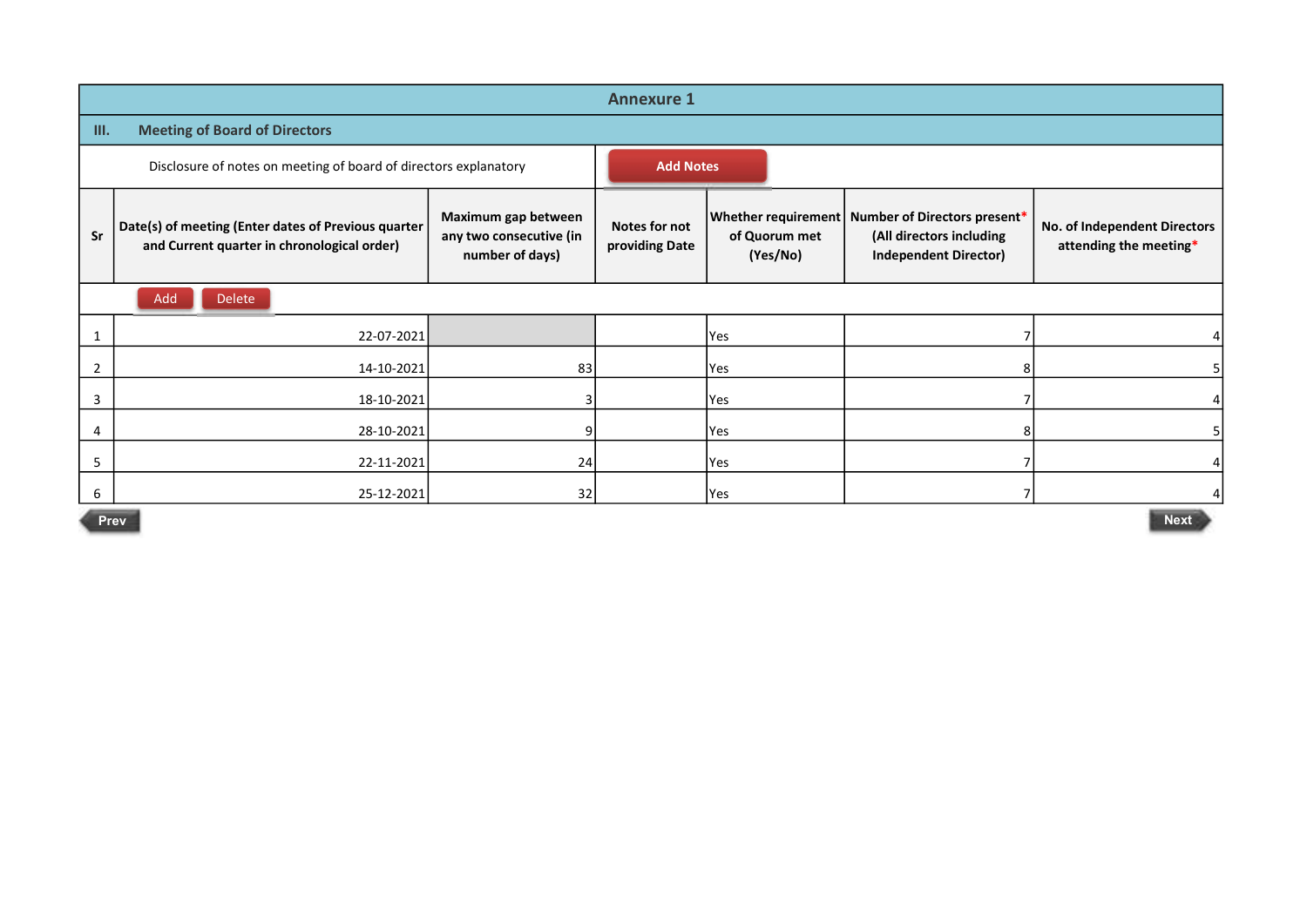|    |                                                                           |                                                                             |                                                       | <b>Annexure 1</b>                   |                                 |                                                          |                                                                                          |                                                        |
|----|---------------------------------------------------------------------------|-----------------------------------------------------------------------------|-------------------------------------------------------|-------------------------------------|---------------------------------|----------------------------------------------------------|------------------------------------------------------------------------------------------|--------------------------------------------------------|
|    |                                                                           |                                                                             |                                                       | <b>Meeting of Committees</b><br>IV. |                                 |                                                          |                                                                                          |                                                        |
|    |                                                                           |                                                                             |                                                       |                                     |                                 | Disclosure of notes on meeting of committees explanatory | <b>Add Notes</b>                                                                         |                                                        |
|    |                                                                           | Date(s) of meeting (Enter                                                   | <b>Maximum gap</b>                                    |                                     |                                 |                                                          |                                                                                          |                                                        |
| Sr | <b>Name of Committee</b>                                                  | dates of Previous quarter<br>and Current quarter in<br>chronological order) | between any two<br>consecutive (in<br>number of days) | Name of other committee             | Reson for not<br>providing date | Whether requirement of<br>Quorum met (Yes/No)            | Number of Directors present*<br>(All directors including<br><b>Independent Director)</b> | No. of Independent Directors<br>attending the meeting* |
|    | Delete<br>Add                                                             |                                                                             |                                                       |                                     |                                 |                                                          |                                                                                          |                                                        |
|    | 1 Audit Committee                                                         | 22-07-2021                                                                  |                                                       |                                     |                                 | Yes                                                      |                                                                                          |                                                        |
|    | 2 Audit Committee                                                         | 14-10-2021                                                                  | 83                                                    |                                     |                                 | Yes                                                      |                                                                                          |                                                        |
|    | 3 Audit Committee                                                         | 18-10-2021                                                                  | 3                                                     |                                     |                                 | Yes                                                      |                                                                                          |                                                        |
|    | Nomination and remuneration<br>4 committee                                | 22-07-2021                                                                  |                                                       |                                     |                                 | Yes                                                      |                                                                                          |                                                        |
|    | Nomination and remuneration<br>5 committee<br>Nomination and remuneration | 14-10-2021                                                                  |                                                       |                                     |                                 | Yes                                                      |                                                                                          |                                                        |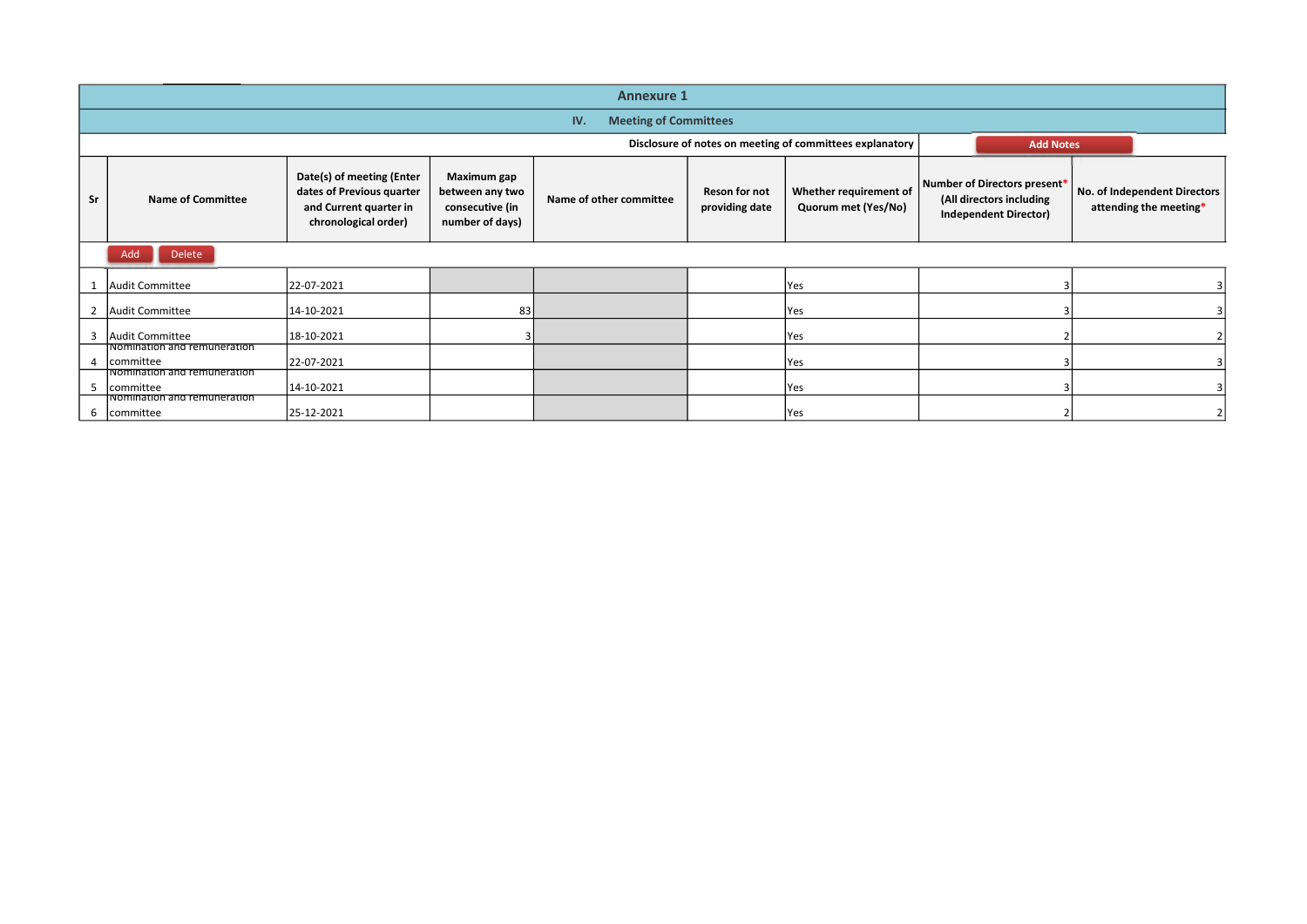|                                                                                    | <b>Annexure 1</b>                                                                                      |                                         |                                                                   |  |  |  |  |  |  |
|------------------------------------------------------------------------------------|--------------------------------------------------------------------------------------------------------|-----------------------------------------|-------------------------------------------------------------------|--|--|--|--|--|--|
| <b>Related Party Transactions</b><br>V.                                            |                                                                                                        |                                         |                                                                   |  |  |  |  |  |  |
| Sr                                                                                 | Subject                                                                                                | <b>Compliance status</b><br>(Yes/No/NA) | If status is "No" details of non-compliance may be<br>given here. |  |  |  |  |  |  |
|                                                                                    | Whether prior approval of audit committee obtained                                                     | Yes                                     |                                                                   |  |  |  |  |  |  |
| 2                                                                                  | Whether shareholder approval obtained for material RPT                                                 | Yes                                     |                                                                   |  |  |  |  |  |  |
| 3                                                                                  | Whether details of RPT entered into pursuant to omnibus approval have been reviewed by Audit Committee | <b>NA</b>                               |                                                                   |  |  |  |  |  |  |
| Disclosure of notes on related party transactions<br><b>Add Notes</b>              |                                                                                                        |                                         |                                                                   |  |  |  |  |  |  |
| Disclosure of notes of material transaction with related party<br><b>Add Notes</b> |                                                                                                        |                                         |                                                                   |  |  |  |  |  |  |
| <b>Prev</b>                                                                        |                                                                                                        |                                         | <b>Next</b>                                                       |  |  |  |  |  |  |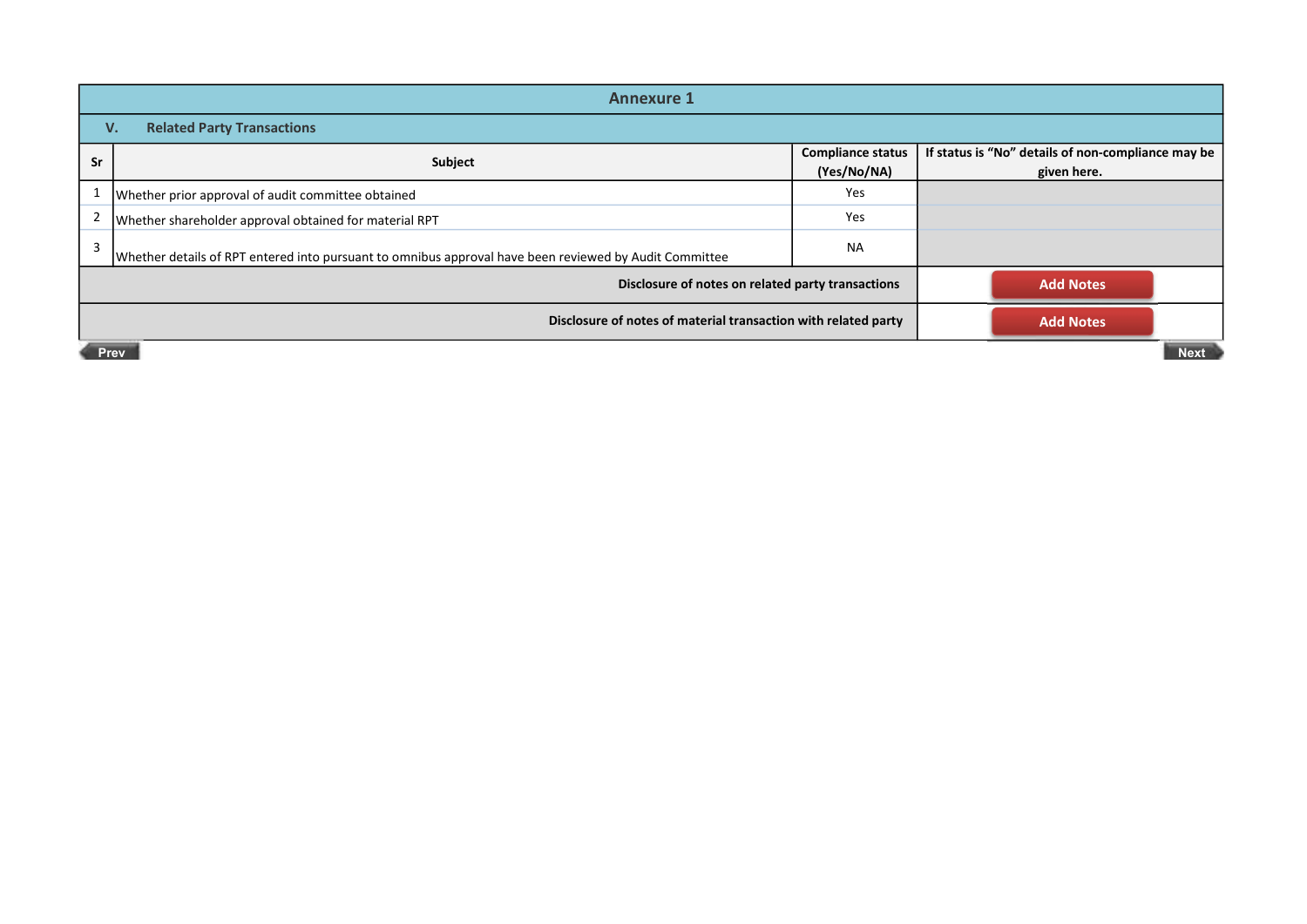|                | <b>Annexure 1</b>                                                                                                                                                                                               |                            |  |  |  |  |  |  |
|----------------|-----------------------------------------------------------------------------------------------------------------------------------------------------------------------------------------------------------------|----------------------------|--|--|--|--|--|--|
|                | <b>Affirmations</b><br>VI.                                                                                                                                                                                      |                            |  |  |  |  |  |  |
| Sr             | Subject                                                                                                                                                                                                         | Compliance status (Yes/No) |  |  |  |  |  |  |
| 1              | The composition of Board of Directors is in terms of SEBI (Listing obligations and disclosure requirements) Regulations, 2015                                                                                   | Yes                        |  |  |  |  |  |  |
| $\overline{2}$ | The composition of the following committees is in terms of SEBI(Listing obligations and disclosure requirements) Regulations, 2015<br>a. Audit Committee                                                        | Yes                        |  |  |  |  |  |  |
| $\overline{3}$ | The composition of the following committees is in terms of SEBI(Listing obligations and disclosure requirements) Regulations, 2015.<br>b. Nomination & remuneration committee                                   | Yes                        |  |  |  |  |  |  |
| 4              | The composition of the following committees is in terms of SEBI(Listing obligations and disclosure requirements) Regulations, 2015.<br>c. Stakeholders relationship committee                                   | Yes                        |  |  |  |  |  |  |
| 5              | The composition of the following committees is in terms of SEBI(Listing obligations and disclosure requirements) Regulations, 2015.<br>d. Risk management committee (applicable to the top 500 listed entities) | <b>NA</b>                  |  |  |  |  |  |  |
| 6              | The committee members have been made aware of their powers, role and responsibilities as specified in SEBI (Listing obligations and<br>disclosure requirements) Regulations, 2015.                              | Yes                        |  |  |  |  |  |  |
| $\overline{7}$ | The meetings of the board of directors and the above committees have been conducted in the manner as specified in SEBI (Listing<br>obligations and disclosure requirements) Regulations, 2015.                  | Yes                        |  |  |  |  |  |  |
| 8              | This report and/or the report submitted in the previous quarter has been placed before Board of Directors.                                                                                                      | Yes                        |  |  |  |  |  |  |
| 9              | Any comments/observations/advice of Board of Directors may be mentioned here:                                                                                                                                   | <b>Add Notes</b>           |  |  |  |  |  |  |
| Prev           |                                                                                                                                                                                                                 | <b>Next</b>                |  |  |  |  |  |  |

Subject **Compliance status** Subject **Compliance status** 1 Name of signatory MEENAKSHI A. PANSARI 2 Designation Company Secretary and Compliance Officer Company Secretary and Compliance Officer Compliance Officer Annexure 1